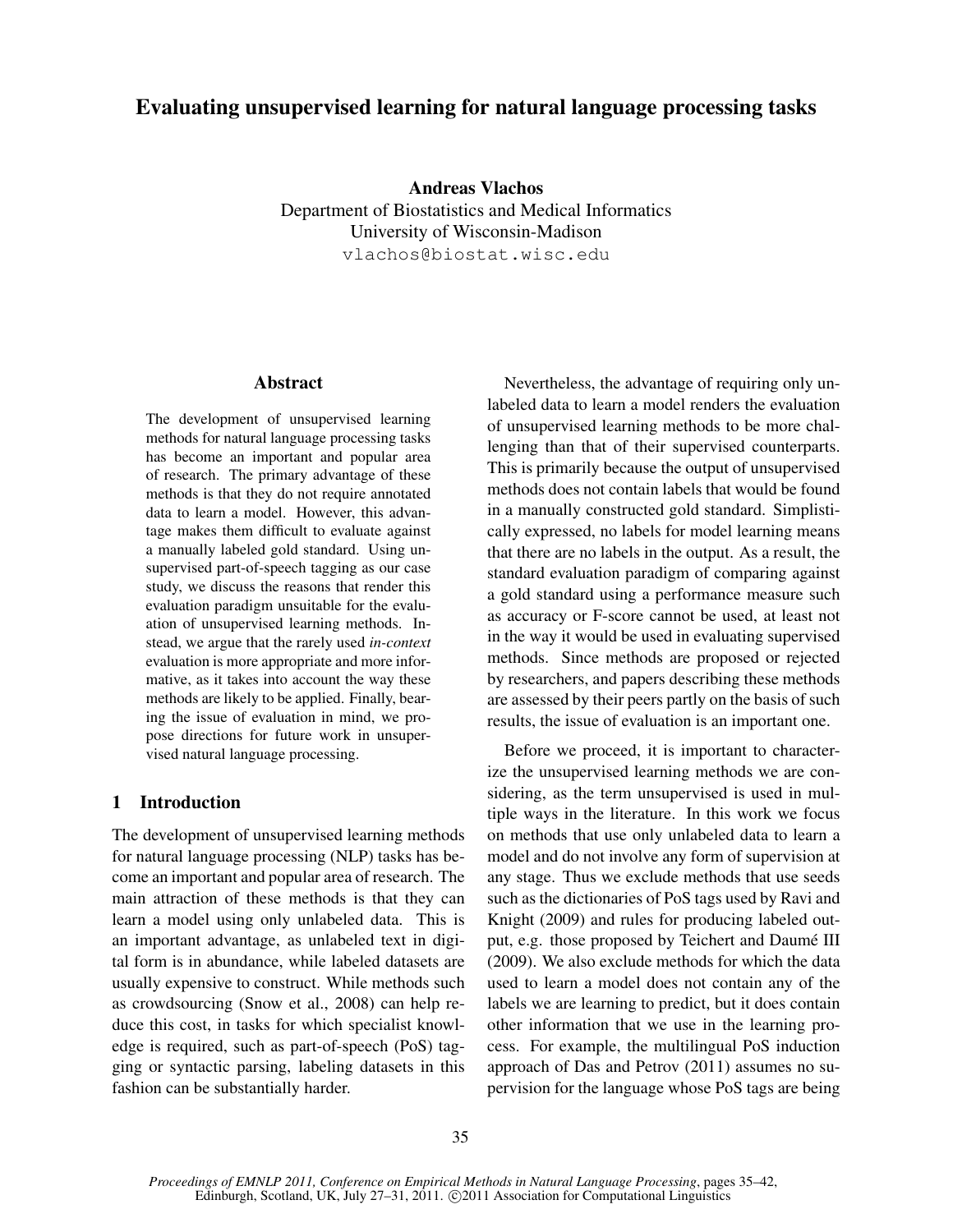induced, but it assumes access to a labeled dataset of a different language.

We begin by surveying recent work on unsupervised PoS tagging, focusing on the issue of evaluation (Section 2). While PoS tagging is not the only task for which unsupervised learning methods are popular, its relative simplicity and the variety of evaluation paradigms employed make it a useful case study. Based on this survey, we show that evaluation against a PoS tagging gold standard is not only difficult, but it can be misleading as well. The reason for this is that the unsupervised learning methods used, while they produce output that correlates with PoS tags, perform a different task, namely clustering-based word representation induction (Turian et al., 2010). Instead, we argue that *in-context* evaluation is more appropriate and more informative, as it takes into account the application context in which these methods are intended to be used (Section 3). Finally, bearing the issue of evaluation in mind, we propose some directions for future work in unsupervised learning for NLP (Section 4).

## 2 The case of unsupervised part-of-speech tagging

PoS tagging is the task of assigning lexical categories such as noun or verb to tokens in a sentence. It is commonly used either as an end-goal or as intermediate processing stage for a downstream task such as syntactic parsing. For languages with substantial amounts of labeled data available such as English, the performance of supervised approaches has reached very high levels.<sup>1</sup> Thus, the research focus has shifted to semisupervised and unsupervised approaches which would allow the processing of languages which do not have similar resources available.

At an abstract level, the unsupervised learning methods applied to PoS tagging take as input tokenized unlabeled sentences, from which they learn a model. These models are either hidden Markov models (HMMs) (Clark, 2003; Goldwater and Griffiths, 2007) or clustering models (Biemann, 2006; Abend et al., 2010). During model learning, state identifiers are assigned to the tokens (Figure 1a). Independently of the learning method and the model, these identifiers are semantically void, i.e. they have no linguistic meaning. Nevertheless, all the studies conclude that there is a strong correlation between the state identifiers assigned and the PoS tags in a labeled gold standard (Figure 1b).

The most common way of assessing the level of correlation achieved is the use clustering evaluation measures. The latter operate on a confusion matrix (Figure 1c), which is constructed by assuming that each cluster consists of all the tokens assigned the same state identifier. Intuitively, all clustering evaluation measures provide definitions for the two desirable properties that a good clustering should possess with respect to a gold standard, homogeneity and completeness. Homogeneity represents the degree to which each cluster contains instances from a single gold standard class, while completeness the degree to which each gold standard class is contained in a single cluster. Note that there tends to be a trade-off between these two properties since, increasing the number of clusters is likely to improve homogeneity but worsen completeness and vice-versa. Therefore, clustering evaluation measures need to balance appropriately between them.

Some authors proposed clustering evaluation techniques that first induce the mapping from state identifiers to gold standard tags automatically and then use supervised measures to compare the mapped output to the gold standard. For example, Gao and Johnson (2008) proposed to induce a manyto-one mapping of state identifiers to PoS tags from one half of the corpus and evaluate on the second half, which is referred to as cross-validation accuracy. However, such techniques evaluate the clustering together with the induced mapping, thus the quality of the latter influences the results obtained. This can be misleading as unsupervised learning methods for PoS tagging induce the clustering, but not the mapping on which they are eventually evaluated.

In order to avoid the mapping induction step, the use of information theoretic measures was proposed instead. These include Variation of Information (VI) (Meilă, 2007), V-measure (Rosenberg and Hirschberg, 2007), and their respective variants NVI (Reichart and Rappoport, 2009) and V-beta (Vlachos et al., 2009). Each of these measures exhibits

<sup>&</sup>lt;sup>1</sup> According to the ACL wiki, state-of-the-art performance in English is more than 97% per token accuracy.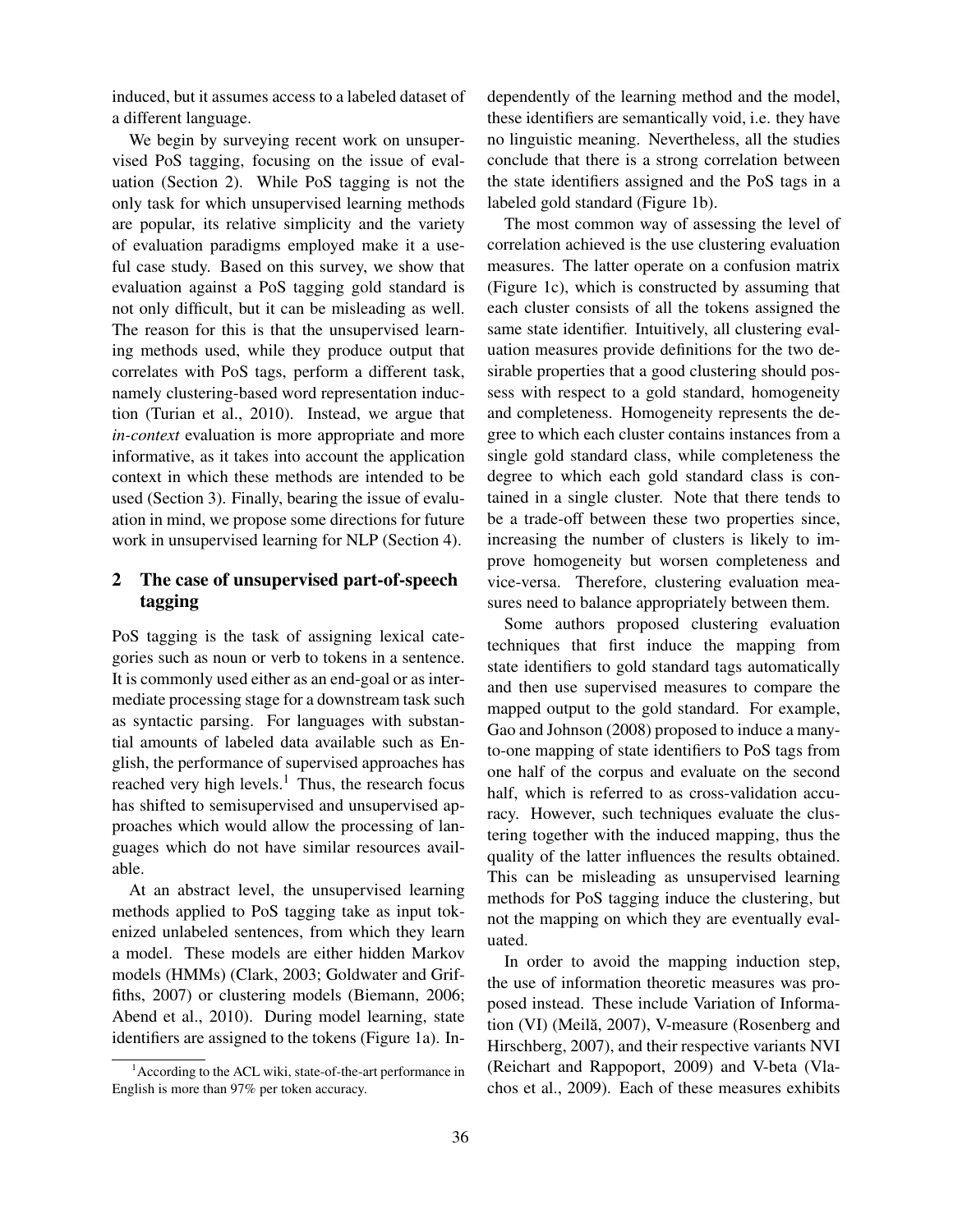*1 2 3 4 1 5*

*EX VBP CD NNS RB .*

There are 70 children there. (a) Unsupervised PoS tagger output

There are 70 children there. (b) Gold standard

|            |          | 2 | 3 |   | 5 |
|------------|----------|---|---|---|---|
| EX         |          | 0 | 0 | 0 | 0 |
| <b>VBP</b> | 0        |   | 0 | 0 | 0 |
| CD         | 0        | 0 | 0 |   | 0 |
| <b>NNS</b> | 0        | 0 |   | 0 | 0 |
| RB         |          | 0 | 0 | 0 | 0 |
|            | $\theta$ | 0 | 0 | 0 |   |

(c) Confusion matrix

Figure 1: Unsupervised PoS tagging evaluation pipeline.

some kind of bias towards certain solutions though, e.g. V-measure favors clusterings with large number of clusters, while VI exhibits the opposite behavior. While these biases might follow some reasonable intuitions, unsurprisingly none is universally accepted as the most appropriate.

In order to avoid these problems, Biemann et al. (2007) proposed to evaluate unsupervised PoS tagging as a source of features for supervised learning approaches to NLP tasks, such as named entity recognition and shallow parsing. The intuition behind this extrinsic evaluation is that if a task relies on discriminating between PoS labels rather than the PoS labels semantics themselves, then the state identifiers obtained by an unsupervised method can be used in the same way as PoS tags obtained from a gold standard or a supervised system. In their experiments they showed that the features obtained from the unsupervised PoS tagger improve the performance in all tasks, and in particular when little training data is available.

Van Gael et al. (2009) evaluated the output of different configurations of their unsupervised PoS tagging approach both by comparing it against a gold standard via clustering evaluation measures and by using it as a source of features for shallow parsing. Table 1 summarizes the results of their experiments. In agreement with Biemann et al.  $(2007)$ , they found that the features provided by the unsupervised PoS tagger improved shallow parsing performance. However, they observed that the clustering evaluation scores did not correlate with the results of this extrinsic evaluation. In other words, better clustering evaluation scores did not always result in better features for shallow parsing. Van Gael et al. noted that homogeneity correlated better with shallow parsing performance, hypothesizing it is probably worse to assign the same state identifier to tokens that belong to different PoS tags, e.g. verb and adverbs, rather than to generate more than one state identifier for the same PoS. In the same spirit, Christodoulopoulos et al. (2010) used the output of a number of unsupervised PoS tagging methods to extract seeds for the prototype-driven model of Haghighi and Klein (2006). Like Van Gael et al., they also found that better clustering evaluation scores did not result in better seeds.

Given these results, as well as remembering that unsupervised learning methods do not use any label information in model learning, one is entitled to question whether it is reasonable to expect their output to match a particular labeled gold standard. Why not assume that the state identifiers obtained correlate with named entity recognition tags or categorial grammar tags instead of PoS tags, tasks for which sequential models are very common? Even if the state identifiers induced correlate better with PoS tags than with other kinds of annotation, evaluating them using a PoS tagging gold standard and even naming the task unsupervised PoS tagging or induction is probably misleading. We argue that the task performed by the unsupervised PoS tagging methods proposed is more accurately described as clustering-based word representation induction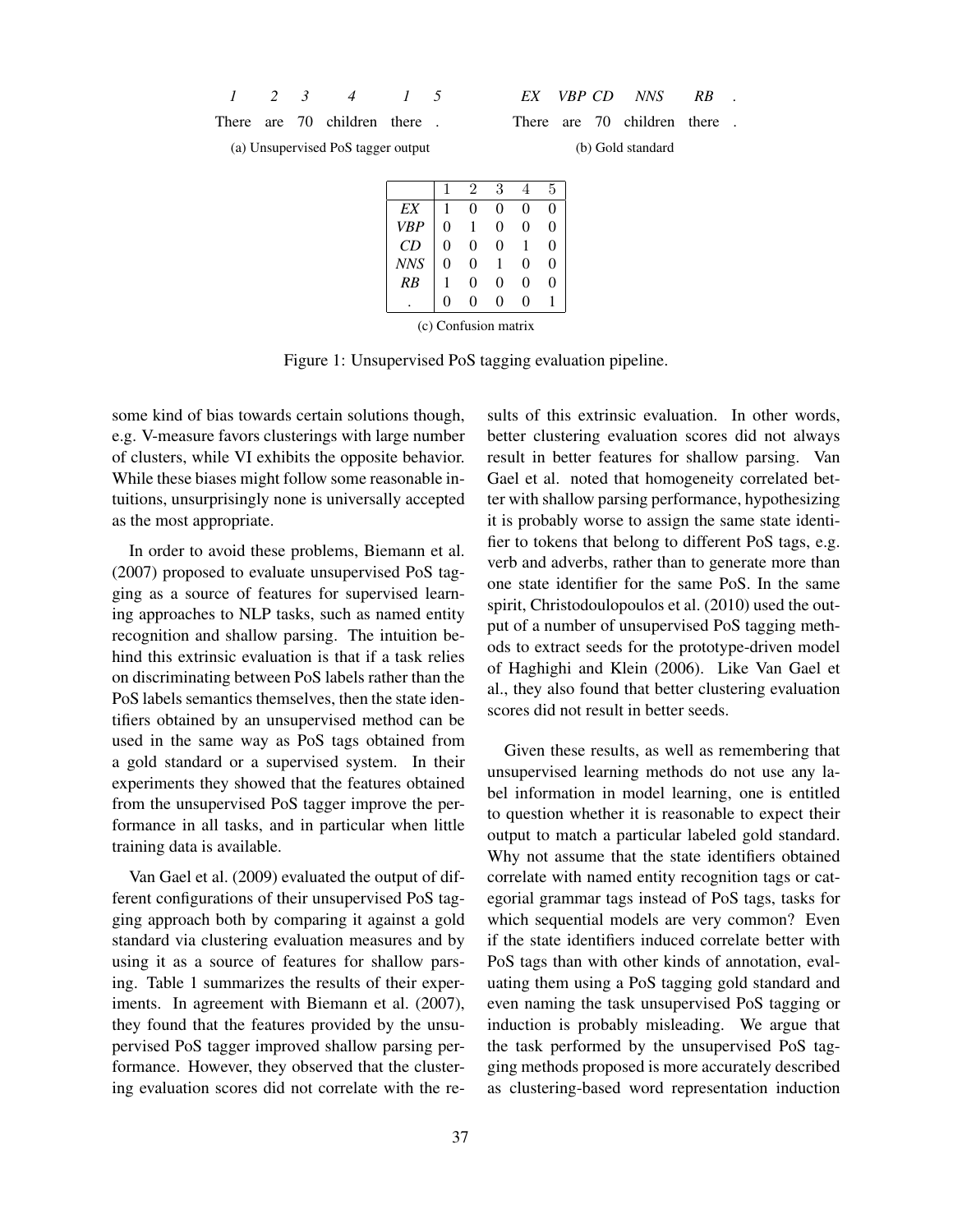|                | homogeneity              | completeness | VI                       | V-measure | V-beta | F-score | accuracy |
|----------------|--------------------------|--------------|--------------------------|-----------|--------|---------|----------|
| DP-learned     | 69.39                    | 51.21        | 4.19                     | 58.93     | 55.37  | 90.98   | 94.48    |
| DP-fixed       | 51.80                    | 54.84        | 3.94                     | 53.27     | 52.88  | 89.99   | 93.89    |
| PY-fixed       | 62.02                    | 56.25        | 3.74                     | 59.00     | 58.79  | 90.31   | 94.15    |
| no PoS         | $\overline{\phantom{0}}$ |              | $\overline{\phantom{0}}$ |           |        | 93.81   | 96.07    |
| supervised PoS | $\overline{\phantom{0}}$ | -            | $\overline{\phantom{0}}$ |           | -      | 88.58   | 93.25    |

Table 1: Summary the results reported for the three configurations (DP-learned, DP-fixed, PY-fixed) of the unsupervised PoS tagger of Van Gael et al. (2009) and the two baselines (no PoS tags, supervised PoS tags). Except for VI, higher scores mean better performance. The clustering evaluation scores (VI, V-measure, Vbeta) are obtained by comparing against a PoS gold standard, while F-score and accuracy scores are obtained by extrinsinc evaluation using shallow parsing.

(Turian et al., 2010), and that this should be taken into account in the evaluation. As further evidence of the relation between the two tasks, note that some of the unsupervised PoS tagging methods applied by Christodoulopoulos et al. (2010) were also used by Turian et al. (2010) for clustering-based word representation induction.

#### 3 *In-context* evaluation

All the papers on unsupervised PoS tagging mentioned in the previous section agree on the fact that its evaluation, at least using clustering evaluation measures, is difficult. This is an important problem for other NLP tasks (e.g. anaphora resolution, word sense induction) in which systems produce clusters that need to be mapped to gold standard classes. In their recent position paper, Guyon et al. (2009) argue that the problem lies in ignoring the *context* in which clustering is performed. They distinguish between two such contexts. The first one is the use of clustering as a *pre-processing* step for a downstream task, in which the evaluation of the latter is used to evaluate the former. The second context is that of data *exploration* in order to assist a human to analyze a large dataset. In this case, performance might not be as straightforward to assess, since it relies on many external factors among which the human computer interaction interface used is likely to be crucial. We cumulatively refer to these evaluation paradigms as *in-context* evaluation.

Returning to unsupervised PoS tagging and NLP, the extrinsic evaluation of Biemann et al. (2007) and Van Gael et al. (2009) falls under the pre-processing paradigm. The approach of Christodoulopoulos et al. (2010) falls between pre-processing and data exploration, as the clusters of tokens produced are semi-automatically processed in order to produce seeds which were then used by the prototype-driven model of Haghighi and Klein (2006).<sup>2</sup> In-context evaluation can be used to assess the performance of unsupervised learning methods for tasks other than clustering-based word representation approaches. For example, topic modeling (Blei et al., 2003) has recently been used and evaluated in approaches to learning models of selectional preferences (Ritter et al.,  $2010$ ; Ó Séaghdha,  $2010$ ).

The issues affecting the evaluation of unsupervised learning methods are not restricted to PoS tagging. Schwartz et al. (2011) discussed similar issues in the context of unsupervised dependency parsing. Note that some of them arise due to the fact unsupervised dependency parsing produces unlabeled directed edges which are interpreted as denoting headdependent relations. However, there are linguistic phenomena where unless the edges are labeled with a specific interpretation, both directions could be considered correct, e.g. the relation between modal verb and main verb. Even though evaluation against a syntactic parsing gold standard is useful, we argue that in-context evaluation of the output of unsupervised dependency parsers is likely to be more informative and more appropriate.

Despite the criticism against clustering evaluation measures as well as other methods for comparing the

<sup>&</sup>lt;sup>2</sup>Note that while evaluating in-context, these authors still refer to the task performed as PoS tagging or induction and some of their conclusions are drawn via comparisons against a PoS tagging gold standard.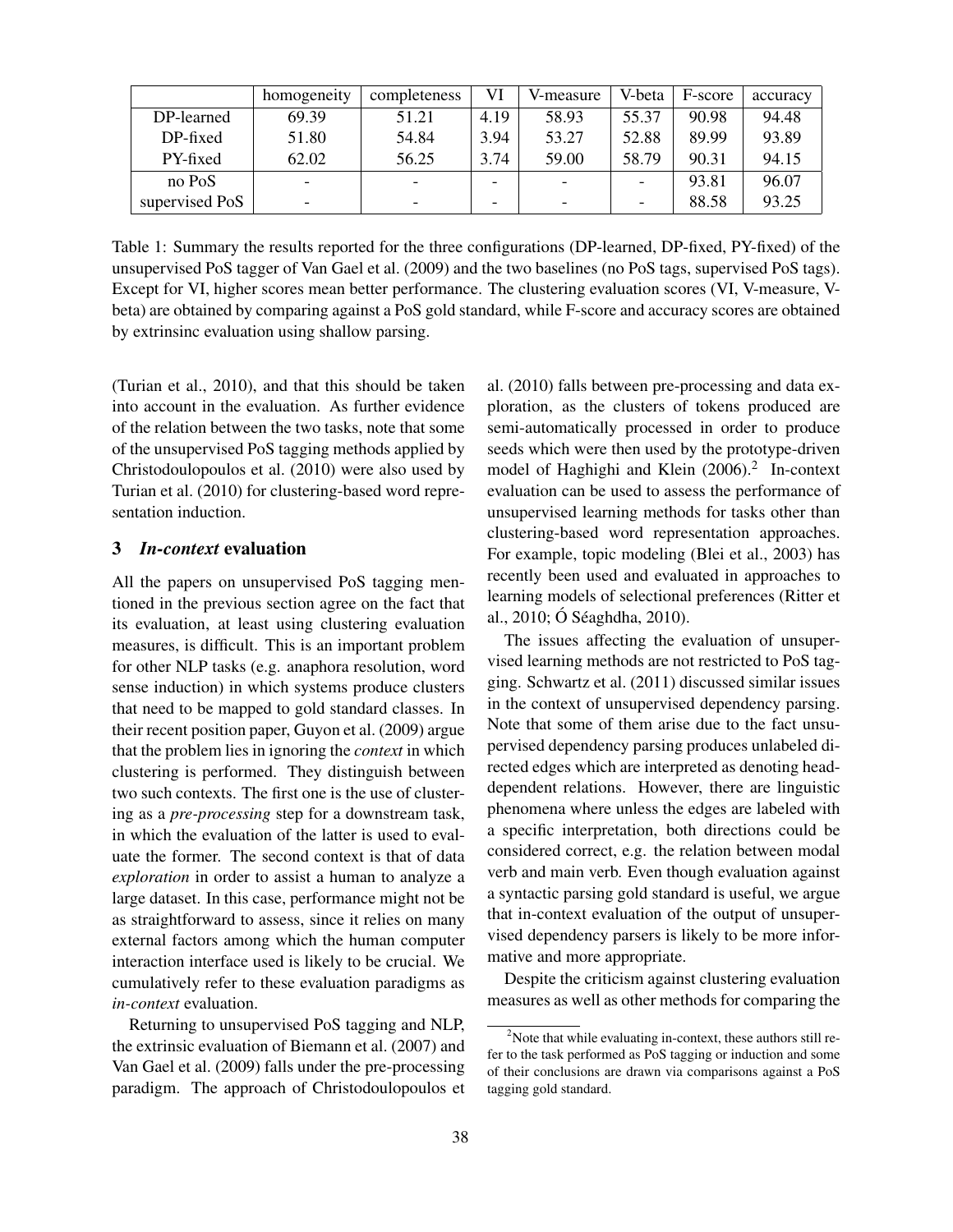output of unsupervised learning methods against a gold standard, we argue that they are still useful. The various measures proposed, along with their inherent biases and definitions of clustering quality, provide quantitative analysis of the behavior of unsupervised learning methods by assessing correlations between their output and a gold standard. This can be very useful when developing such methods, as their use is admittedly simpler than the in-context evaluation paradigms discussed. However, they are not as informative as in-context evaluation and they should not be used to draw strong conclusions about the usefulness of a method.

Acknowledging that the evaluation of unsupervised learning for NLP is better performed incontext instead of against a labeled gold standard leads to the use of more appropriate experimental setups. Sometimes unsupervised learning methods are restricted to learning models using the unlabeled gold standard against which they are evaluated subsequently. Thus, they neither take full advantage of nor they demonstrate their main strength, which is that they can use as much data as possible. Using the pre-processing paradigm, clusteringbased word representations induced from a large unlabeled dataset would be evaluated according to whether they improve the performance of the downstream task they are evaluated with, whose evaluation is likely to be on a different dataset. This use of clustering-based word representation is sometimes referred to as semi-supervised learning and has been shown to be effective in a variety of tasks, including named entity recognition, shallow parsing and syntactic dependency parsing (Koo et al., 2008; Turian et al., 2010).

The use of large datasets would also help assess the scalability of the unsupervised methods proposed, as the amount of data that can be handled efficiently by an unsupervised method can be as important as the range of linguistic intuitions it can capture. To examine this trade-off, it would be informative to show performance curves with different amounts of data, which should be straightforward to produce under the pre-processing evaluation paradigm. An added benefit is that, as discussed by Ben-Hur et al. (2002), assessing clustering stability using multiple runs and sub-samples of a dataset can help establish whether a particular combination

of clustering algorithm and user-defined parameters (including the number of clusters to be discovered) is able to discover an appropriate clustering of the dataset considered.

Avoiding comparisons against a labeled gold standard would also remove the temptation of adapting it to the output of the unsupervised learning method. For example, in unsupervised PoS tagging authors sometimes simplify the gold standard by collapsing the original 45 PoS tags of the Penn treebank to 17, e.g. by removing the distinctions between different noun tags. While such simplifications are linguistically plausible, they substitute one problem for another, as methods are no longer penalized for missing some of the finer distinctions, but they are penalized for making them. Perhaps more importantly, they result in fitting the gold standard to the output of the method being evaluated, which is unlikely to be informative.

Another related issue is that since unsupervised learning methods do not need labeled data, it is a tempting and common practice to learn a model and report results on the same dataset, which usually consists of all the labeled data available and which is used to tune the parameters of the method evaluated. This is equivalent to reporting results for supervised learning methods on the development set, while it is generally accepted that results on a separate test set on which no parameter tuning is allowed provide better performance estimates. The use of the pre-processing evaluation paradigm with a supervised learning approach for the downstream task is likely to result in use the standard distinction between training, development and test set for the evaluation of unsupervised learning methods.

#### 4 Directions for future work

While the previous sections have focused on why unsupervised learning for NLP tasks is hard to evaluate, our intention is not to discourage further research, but to encourage it. Unsupervised learning can help exploit the large amounts of unlabeled text that are available. For this purpose though we need appropriate evaluation, and we argue that in-context evaluation is likely to be more informative than the evaluation against a gold standard.

A potential problem is that in-context evaluation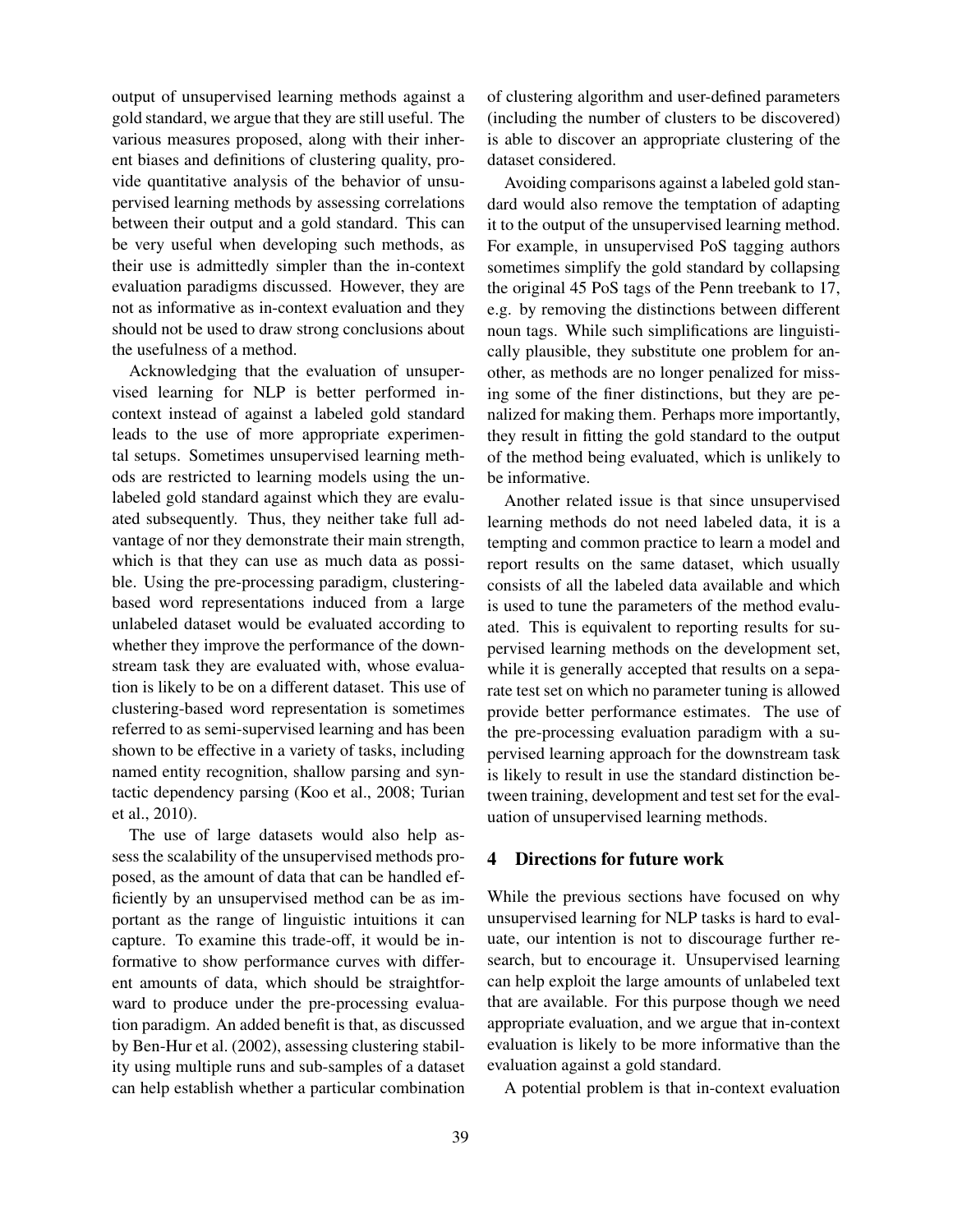adds an extra layer in the experimental setup, either in the form of a downstream task or of a humancomputer interaction study. This can make comparisons between methods harder as there are more experimental conditions to control for and discourage researchers from adopting it. Therefore, it would be useful to have a shared task that would provide an experimental setup that can be re-used. Shared tasks have been beneficial in cases where the existence of multiple datasets and task definitions hindered progress and we would expect them to have a similar effect on unsupervised learning methods.

As different application contexts are likely to benefit from different solutions, this naturally leads to the development of modeling approaches that are adaptable, preferably in ways that enable experts to incorporate their knowledge. This research direction has already been pursued in clustering (Wagstaff and Cardie, 2000; Basu et al., 2006) and more recently in topic modeling (Blei and Mcauliffe, 2008; Andrzejewski et al., 2011). We argue though that the wider adoption of in-context evaluation will help assess their performance and merits in a more informative way. An alternative approach to accommodate for the needs of different application contexts is to induce multiple clusterings simultaneously for the same dataset as proposed by Dasgupta and Ng (2010) in the context of text classification. Such considerations are particularly relevant to NLP applications as language exhibits ambiguity and polysemy, which are rather difficult to capture in a contextindependent labeled gold standard.

If in-context evaluation must be avoided, it is advisable to focus on tasks for which most application contexts would agree on the clustering or latent structure that must be discovered, such as the Web People Search (Artiles et al., 2010) task on clustering webpages about persons who share the same name. Even in this case though, in-context evaluation as pre-processing for an information extraction system or as a visualization component in an interface for exploring web pages is still likely to be informative.

Finally, in this paper we considered methods whose output consists of state identifiers which are semantically void. However, obtaining meaningful labels such as those found in a gold standard is a useful and important goal in many NLP tasks. However, this purpose is better served by injecting appropriate supervision to the model, instead of trying to achieve it as an afterthought. Such approaches include the use of PoS dictionaries by sequential tagging models (Haghighi and Klein, 2006; Ravi and Knight, 2009), the use of labeled data from different languages (Snyder et al., 2008; Das and Petrov, 2011) or the (possibly indirect) assignment of labels to topics (Ramage et al., 2009; Zhu et al., 2009). Research in unsupervised learning methods is likely to benefit these partially supervised ones, as they both seek to take advantage of unlabeled data. As the output of such methods uses the same labels as those found in the gold standard, they can be evaluated against a labeled gold standard.

#### 5 Conclusions

In this position paper, we discussed the issue of evaluation of unsupervised learning methods for NLP tasks. Using PoS tagging as our case study, we examined recent attempts of evaluating unsupervised approaches and showed that a lot of confusion is caused due to evaluating their output against a labeled gold standard. Instead, we argue that it is more appropriate to evaluate unsupervised methods in context, either as a pre-processing step for a downstream task or as a tool for data exploration. Following this, we proposed that future work should focus on adapting to and evaluating unsupervised learning methods in the context in which they are intended to be used and that a shared task would facilitate research in this direction. Finally, we hope that the adoption of in-context evaluation will result in the development of improved unsupervised learning methods for NLP tasks, so that researchers and practitioners can exploit the large amounts of textual data available.

#### Acknowledgments

The author would like thank Mark Craven and Diarmuid  $\acute{o}$  Séaghdha for helpful comments and discussions. The author was funded by NIH/NLM grant R01 / LM07050.

#### References

Omri Abend, Roi Reichart, and Ari Rappoport. 2010. Improved unsupervised POS induction through pro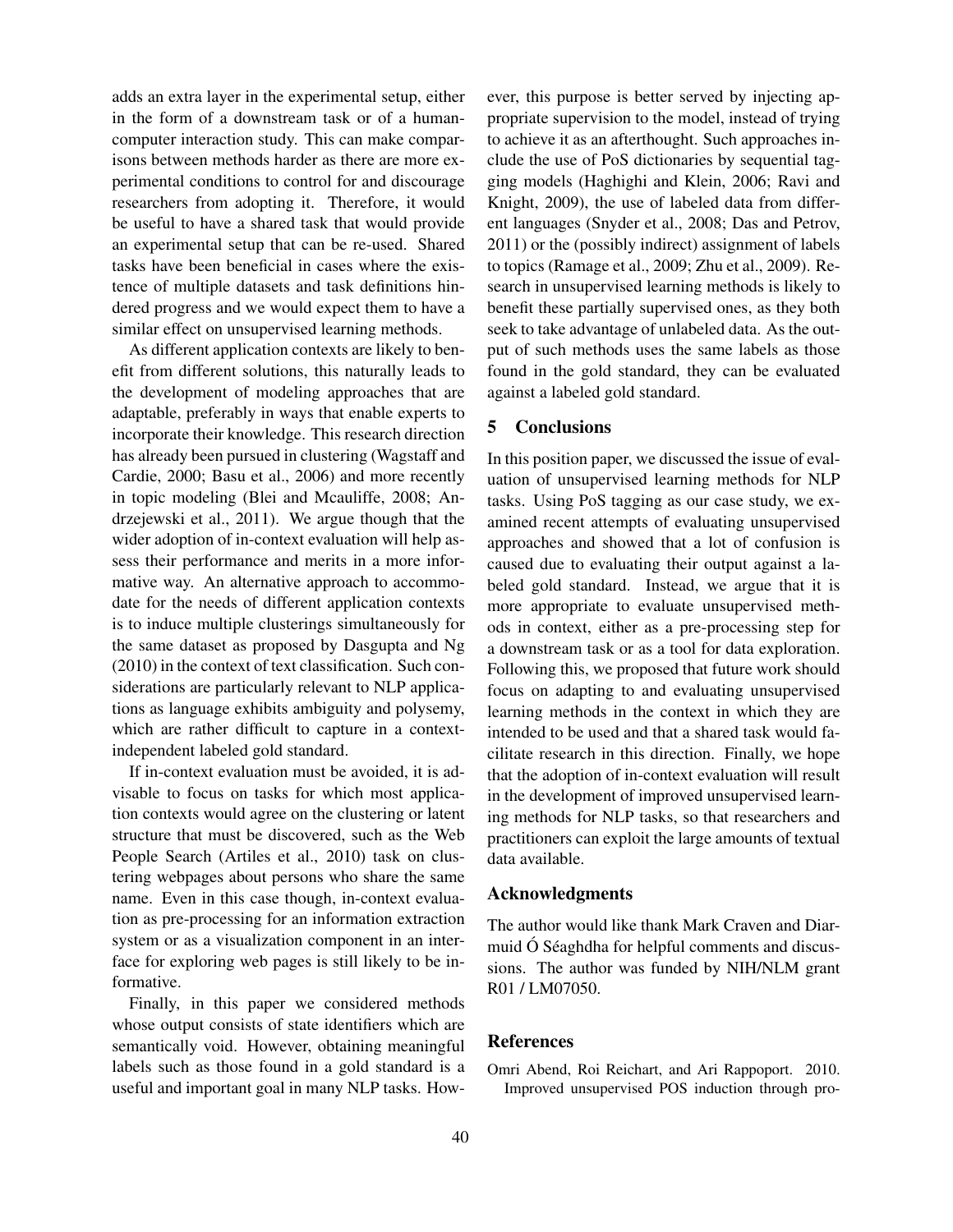totype discovery. In *Proceedings of the 48th Annual Meeting of the Association for Computational Linguistics*, pages 1298–1307.

- David Andrzejewski, Xiaojin Zhu, Mark Craven, and Benjamin Recht. 2011. A framework for incorporating general domain knowledge into latent Dirichlet allocation using first-order logic. In *Proceedings of the 22nd International Joint Conferences on Artificial Intelligence*.
- Javier Artiles, Andrew Borthwick, Julio Gonzalo, Satoshi Sekine, and Enrique Amigó. 2010. WePS-3 evaluation campaign: Overview of the web people search clustering and attribute extraction tasks. In *Proceedings of the Conference on Multilingual and Multimodal Information Access Evaluation*.
- Sugato Basu, Mikhail Bilenko, Arindam Banerjee, and Raymond J. Mooney. 2006. Probabilistic semisupervised clustering with constraints. In O. Chapelle, B. Schoelkopf, and A. Zien, editors, *Semi-Supervised Learning*, pages 73–102. MIT Press.
- Asa Ben-Hur, André Elisseeff, and Isabelle Guyon. 2002. A stability based method for discovering structure in clustered data. In *Proceedings of the Pacific Symposium on Biocomputing*, pages 6–17.
- Chris Biemann, Claudio Giuliano, and Alfio Gliozzo. 2007. Unsupervised part-of-speech tagging supporting supervised methods. In *Proceedings of the International Conference in Recent Advances in Natural Language Processing*.
- Chris Biemann. 2006. Unsupervised part-of-speech tagging employing efficient graph clustering. In *Proceedings of the 21st International Conference on Computational Linguistics and 44th Annual Meeting of the Association for Computational Linguistics: Student Research Workshop*, pages 7–12.
- David Blei and Jon Mcauliffe. 2008. Supervised topic models. In *Proceedings of the 22nd Annual Conference on Neural Information Processing Systems*.
- David M. Blei, Andrew Y. Ng, and Michael I. Jordan. 2003. Latent Dirichlet Allocation. *Journal of Machine Learning Research*, 3:993–1022, January.
- Christos Christodoulopoulos, Sharon Goldwater, and Mark Steedman. 2010. Two decades of unsupervised POS induction: how far have we come? In *Proceedings of the 2010 Conference on Empirical Methods in Natural Language Processing*, pages 575–584.
- Alexander Clark. 2003. Combining distributional and morphological information for part of speech induction. In *Proceedings of the 10th Conference of the European Chapter of the Association for Computational Linguistics*, pages 59–66.
- Dipanjan Das and Slav Petrov. 2011. Unsupervised partof-speech tagging with bilingual graph-based projections. In *Proceedings of the 49th Annual Meeting of*

*the Association for Computational Linguistics: Human Language Technologies*.

- Sajib Dasgupta and Vincent Ng. 2010. Mining clustering dimensions. In *Proceedings of the 27th International Conference on Machine Learning*, pages 263–270.
- Jianfeng Gao and Mark Johnson. 2008. A comparison of Bayesian estimators for unsupervised hidden Markov model POS taggers. In *Proceedings of the 2008 Conference on Empirical Methods in Natural Language Processing*, pages 344–352.
- Sharon Goldwater and Tom Griffiths. 2007. A fully Bayesian approach to unsupervised part-of-speech tagging. In *Proceedings of the 45th Annual Meeting of the Association of Computational Linguistics*, pages 744– 751.
- Isabelle Guyon, Ulrike Von Luxburg, and Robert C. Williamson. 2009. Clustering: Science or art. In *NIPS 2009 Workshop on Clustering Theory*.
- Aria Haghighi and Dan Klein. 2006. Prototype-driven learning for sequence models. In *Proceedings of Human Language Technology Conference of the North American Chapter of the Association of Computational Linguistics*, pages 320–327.
- Terry Koo, Xavier Carreras, and Michael Collins. 2008. Simple semi-supervised dependency parsing. In *Proceedings of the 46th Annual Meeting of the Association of Computational Linguistics: Human Language Technologies*, pages 595–603.
- Marina Meilă. 2007. Comparing clusterings—an information based distance. *Journal of Multivariate Analysis*, 98(5):873–895.
- Diarmuid Ó Séaghdha. 2010. Latent variable models of selectional preference. In *Proceedings of the 48th Annual Meeting of the Association for Computational Linguistics*, pages 435–444.
- Daniel Ramage, David Hall, Ramesh Nallapati, and Christopher D. Manning. 2009. Labeled LDA: a supervised topic model for credit attribution in multilabeled corpora. In *Proceedings of the 2009 Conference on Empirical Methods in Natural Language Processing*, pages 248–256.
- Sujith Ravi and Kevin Knight. 2009. Minimized models for unsupervised part-of-speech tagging. In *Proceedings of the Joint Conference of the 47th Annual Meeting of the ACL and the 4th International Joint Conference on Natural Language Processing of the AFNLP*, pages 504–512.
- Roi Reichart and Ari Rappoport. 2009. The NVI clustering evaluation measure. In *Proceedings of the 13th Conference on Computational Natural Language Learning*, pages 165–173.
- Alan Ritter, Mausam, and Oren Etzioni. 2010. A latent Dirichlet allocation method for selectional preferences. In *Proceedings of the 48th Annual Meeting of*